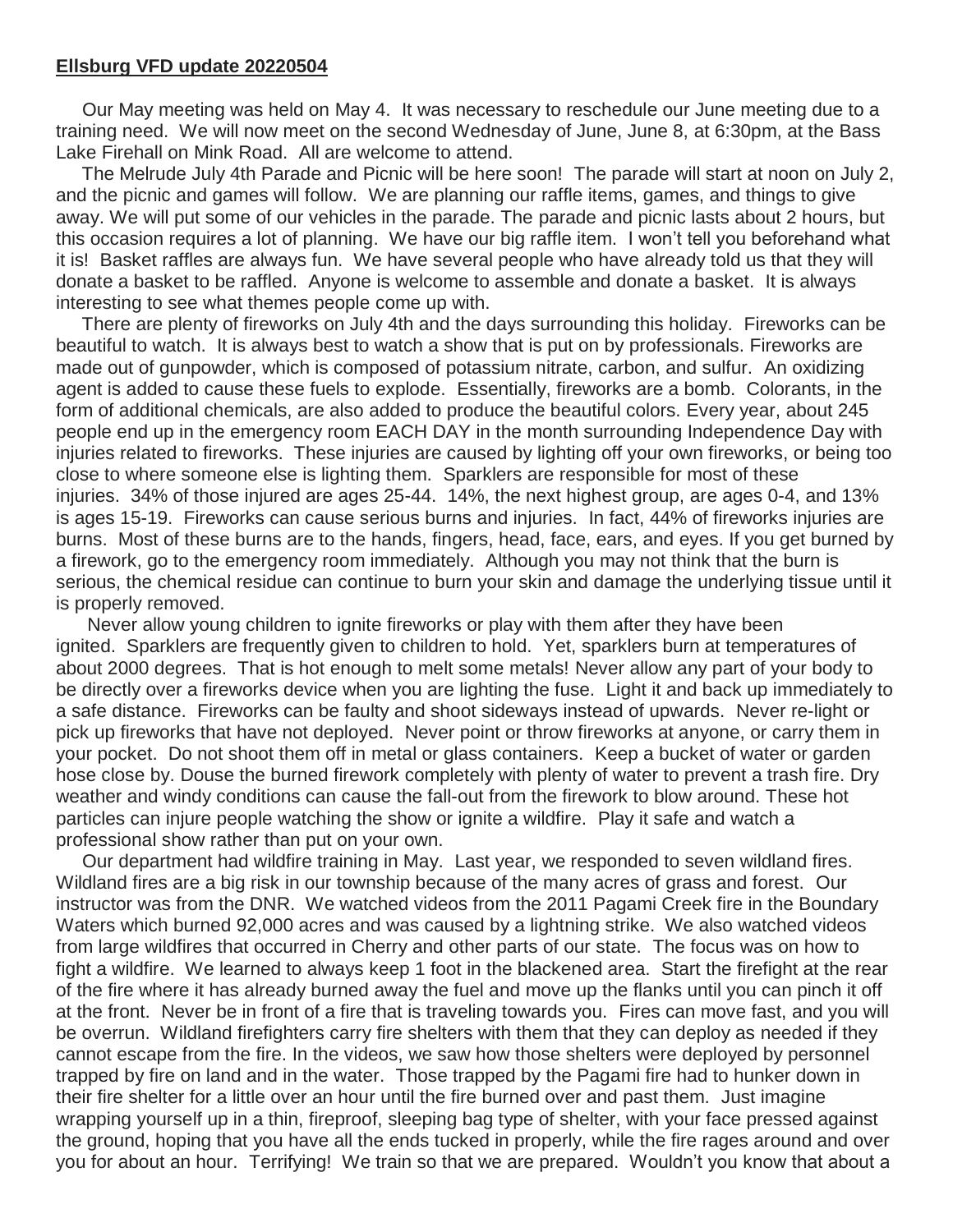half hour into the training, our department was paged out for a grass fire on East Bass Lake that was started when the strong winds toppled a tree onto the power lines. Luckily, this fire was only about 3 feet by 3 feet. Since we were all already at the firehall, we responded with 4 vehicles and 11 people! No fire shelter was needed.

We have had many windy days this spring. These strong winds can snap trees or branches which land on the power lines. A tree which lands on a line can tear the line down. Once the line is damaged or downed, the wires can contact the tree, a branch, grass, and shrubbery. These become an ignition source for the high voltage wire, and also a conductor of the electricity. Sparks from the burning tree or branch can fall to the ground and start a grass fire. If this occurs in a remote area, the fire can grow large before it is noticed. If you see sparks coming from a power line, move at least 20 feet away and call 911. If you see a power line on the ground, stay at least 100 feet away to avoid being shocked. Again, call 911.

A compromised power line is hazardous and can still be charged with a strong electrical current that can severely injure or kill you. Assume that all power lines have current. There is no way to determine if a power line is live by just looking at it. If you do find yourself near a downed power line, keep both of your feet on the ground and shuffle away from the area. Keeping both of your feet on the ground helps to "ground" you so that you will not become a conductor of the electrical current. Birds can land on power lines and not get shocked because they land with two feet and fly off with both feet at the same time.

Water is also a conductor of electricity. If a downed line lands in a puddle, stay far away. If a downed wire is across a road, do not drive over it. Doing so could cause the line to pull down the pole onto your vehicle. If a power line is touching your car, and you are in the car, stay inside of your car. The ground around your car may be electrified. Honk your horn or yell at others to warn them to stay away from you. Call 911 and stay inside your car until you are told that it is safe to exit it. If you absolutely have to leave your car, such as if the car has caught fire, first remove any loose clothing that could touch the car. Try not to touch the car as you jump away from the car. Remember to land with both feet together! Stick that landing! Keep your feet as close together as possible and shuffle until you are a safe distance away.

If a power line falls on your house, remain inside and avoid touching any metal or water. Avoid running any water. Call the electric company. It is only safe to exit after they have cut the power to your home. Warn others to stay away from your home until the power is out.

A lightning strike may rupture a transformer causing air to rush into the tank and the oil to explode. This explosion results in a blast of radiation which scatters flaming oil, steel shrapnel, gaseous products, solid insulation, and molten conductor material around the area. This can result in downed power lines and fires. With any electrical fire involving power lines and their hardware, the best action is to stay away from the area and call 911.

When our department is paged out for a power line emergency that may or may not have started a fire, our first priority is to keep everyone away from the scene. A small fire that starts from a spark may put itself out, or grow larger. If it grows, we will put it out. But, remember that water also conducts electricity so we have to be careful of how we put water on the fire. A single stream may conduct the electricity right back to the hose. A mist is better. The best course is for us to wait until the power company shuts off the power and then assess what is needed. Sometimes, during severe storms, it may take the Power Company 1 or 2 hours to get to the scene. We will be waiting there to protect the scene until they arrive.

Electrical shocks can cause burns, blisters, muscle pain and contractions, nerve injuries, sensations of pins and needles, problems with vision or hearing, headaches, seizures, unconsciousness, inability to breathe, and abnormal or loss of heart rhythms. An electrical current that passes through the body can cause burns at the entrance or exit sites or leave no visible marks on the skin. It can cause severe internal organ and muscle damage even if there was only a small amount of electricity. Do not touch an injured person if they are still in contact with the electrical current or you will be electrocuted also. If possible, move the electrical source away from the victim and you using a dry, non-conducting object made of cardboard, plastic, or wood. The source of the